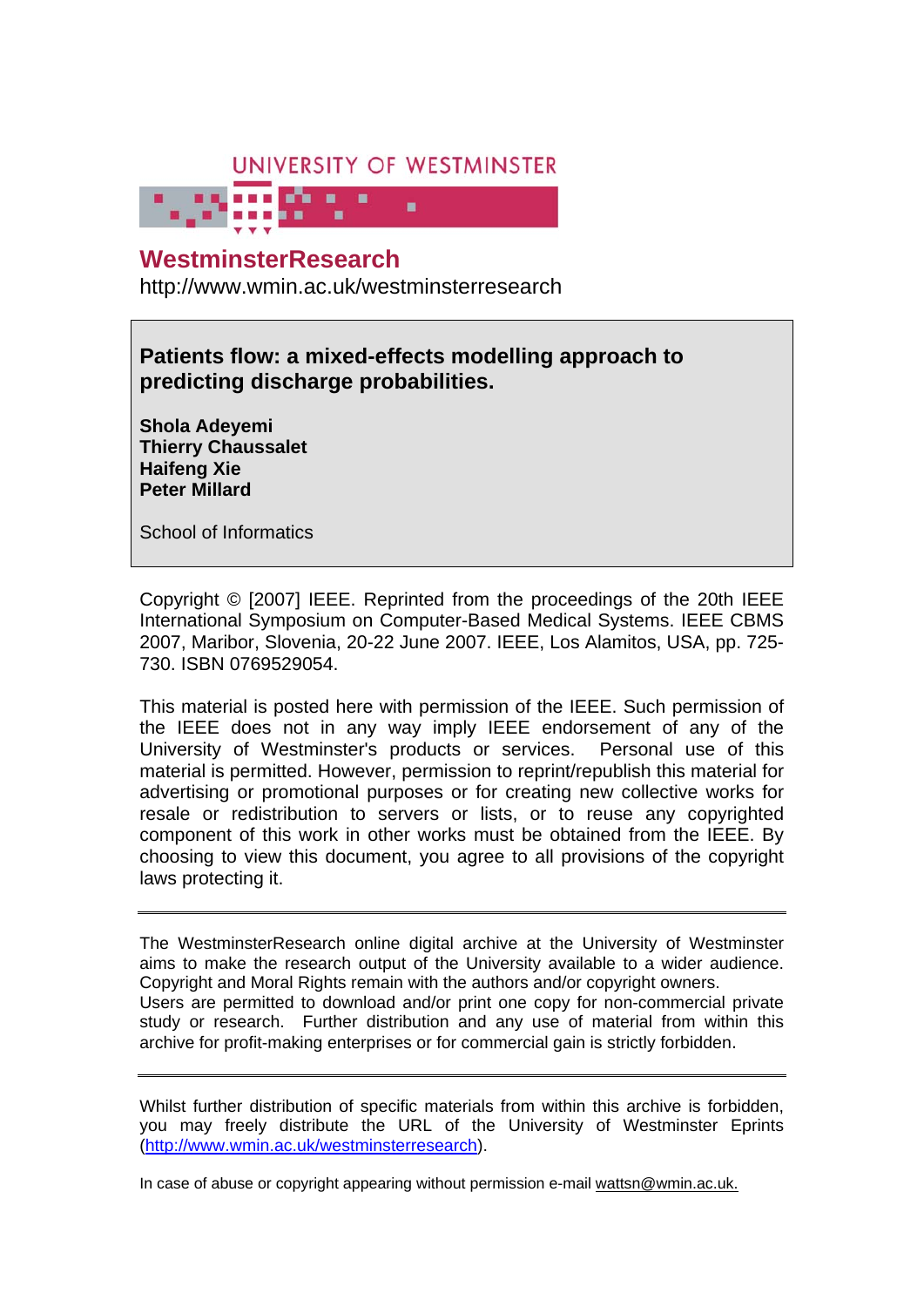### **Patients Flow: A Mixed-Effects Modelling Approach to Predicting Discharge Probabilities**

Shola Adeyemi, Thierry Chaussalet, Haifeng Xie and Peter Millard *Health and Social Care Modelling Group, School of Informatics University of Westminster, London, UK s.adeyemi3@westminster.ac.uk, (chausst, xieh)@wmin.ac.uk ,phmillard@tiscali.co.uk* 

#### *Abstract*

 *A mixed effects approach is hereby introduced to patients flow and length of stay modelling. In, particular, a class of generalized linear mixed models has been used to demonstrate the usefulness of this approach. This modelling technique is used to capture individual patients experience during the process of care as represented by their pathways through the system. The approach could predict the probability of discharge from the system, as well as detect where the system may be going wrong.* 

# **1. Introduction**

Average length of stay (LOS) has been shown to be a good proxy for hospital resource consumption and disease severity [1]. In the literature, LOS in health and social care systems has been described using patient flow models. Modelling patients flow in health care systems is considered to be vital in understanding the operational and clinical functions of the system and has proved to be useful in improving the functionality of the health care system. These papers have used different techniques to model patient flow in health care systems with several different assumptions imposed on the system. Markov models have been used extensively to capture probabilistic laws that govern the dynamics of patients between states in the healthcare system. A two-stage continuous-time Markov model that describes the movement of patients through two compartments in geriatric hospitals was developed in [2]. Such an approach takes into account, conceptually, different types of patients and their corresponding length of stay. The (Markov) model [2] was extended to describe the behaviour of patients moving through three stages in a geriatric department [3]. A Markov model in continuous time for the LOS of elderly people moving within and between residential home care and nursing home care has also been developed using the framework of aggregated Markov processes [4]. Phase-type distributions have also been employed to represent the variable nature of LOS. This class of distributions describes the time to absorption of a finite Markov chain in continuous time, where there is a single exit (absorbing state) and the stochastic process starts in a transient state, [5]. Figure 1, below, describes the Coxian phase-type distribution where the absorbing state is discharge by death.



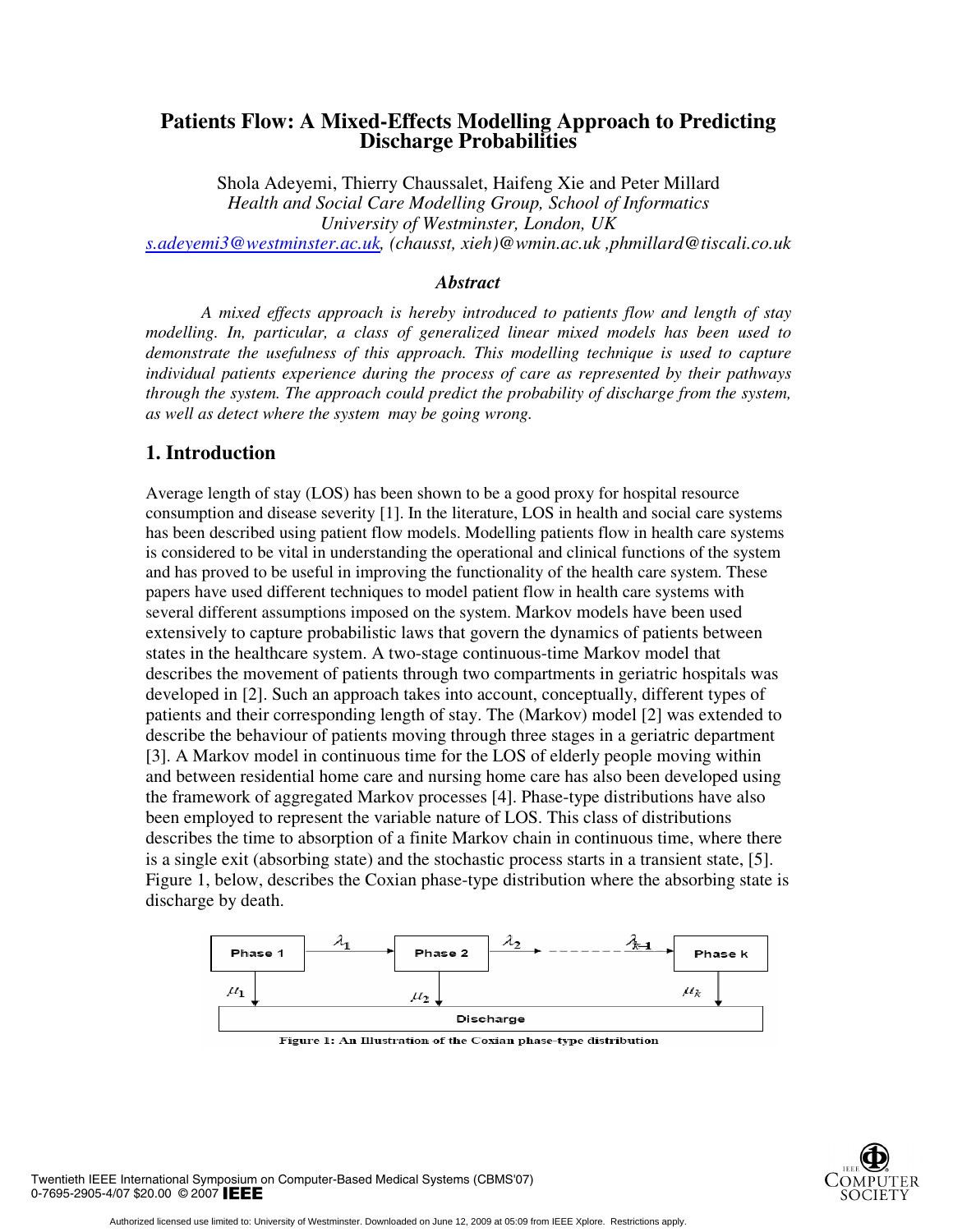These models describe duration until an event occurs in terms of a process consisting of a sequence of latent phases- the states of a latent Markov model. However, the generality of phase-type distributions makes it difficult to estimate all the parameters of the model. To overcome this problem Coxian Phase-type distributions were introduced. Coxian phasetype distributions describe duration until an event in terms of a process which consists of a sequence of latent phases. Compartmental and simulation modelling has been an approach for modelling LOS [6], The compartmental framework has also been incorporated into queuing theoretical approach however, due to the complexity, discrete event simulation (DES) has been employed to solve the system equations [7]. It should be stressed that the compartments were virtual therefore the analyses could only be considered a hypothetical system rather than a real one.

In almost all studies of patient flow and LOS modelling what has been overlooked is what an individual patient experiences during the delivery of care [8]. In order to have an insight into what an individual patient experience during the course of care, we seek to develop a mixed modelling framework for patient flow paths through the healthcare system. This approach could predict the probability of discharge from the system, as well as detect where there may be problems with flow.

### **2. Modelling Approach**

In the healthcare system, either the improvement of patients depends on activities (or interventions) in each state visited in the care process or the recovery of patients progresses in stages (states) until discharge. According to [9], this represents patient journeys (flow paths) that a particular clinical process may entail which make patients pass through the health system and attain different health-states. These can, for example, also reflect the physical progression of patients between different hospital locations. Since our aim is to model the experience of individual patients in the healthcare system, these experiences are the different states (locations or health states) visited captured by individual patient's flow paths through the system. In a multi-state system, the flow paths represent clustered or repeated observations within an individual patient. When repeated measurements are taken on patients, classical regression assumptions are violated; therefore mixed models are developed to model the outcome in a view to capture the correlation structure induced and the patient specific random effects. There are two distinct approaches to the analysis. First, the heterogeneity can be explicitly modelled; we will refer to this as the 'patient-specific' approach. These patient specific effects are assumed to follow a parametric distribution across population, usually normal. Second, the populationaveraged response can be modelled as a function of covariates without explicitly accounting for patient to patient heterogeneity. A mixed effect model satisfies, [10]

$$
\mathbf{Y} = \mathbf{X}\boldsymbol{\beta} + \mathbf{Z}\mathbf{b} + \boldsymbol{\epsilon}
$$
 (2.1)

where

**Y** is the vector of different combinations of path ways

**X** is the design matrix for the fixed (patients' population) effects

β is the vector of fixed (average patients' population) effect parameters

**Z** is the design matrix for the random (patient specific) effects

**b** is the vector of random (patient specific) effects

 $\epsilon$  is the vector of experimental (measurement) errors

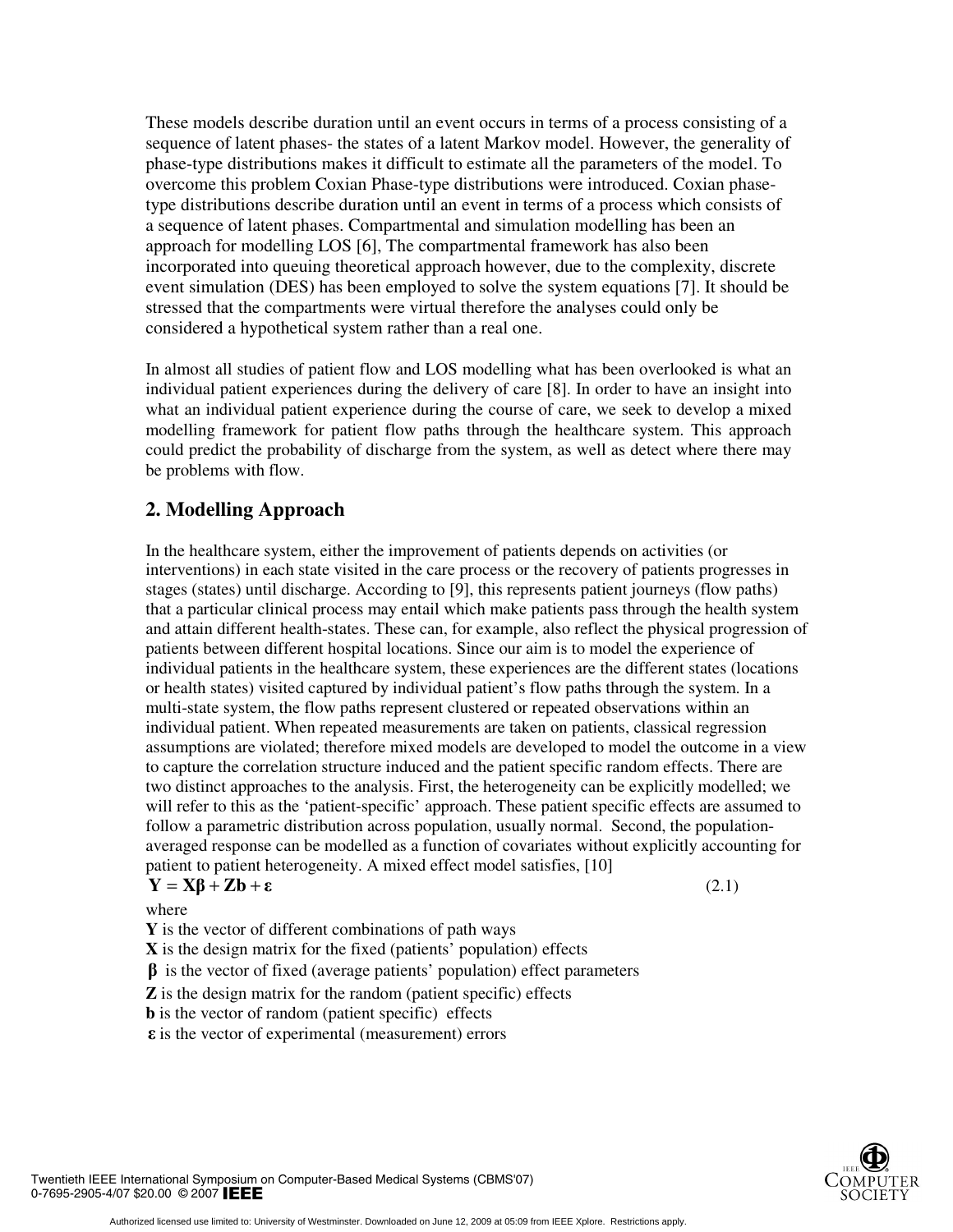The regression coefficients (fixed effect parameters) have interpretations for the population rather than for any individual. If Y is Gaussian, the model is referred to as a linear mixed model while a generalized linear mixed model whenever Y is non-Gaussian. The linear mixed model and the generalized linear mixed models are linear both in the predictor and the parameter however when Y is non-Gaussian and the mean is modelled as a nonlinear function of the parameters and the predictor, the model (2.1) is referred to as a nonlinear mixed model. In this paper, we demonstrate a class of the generalized linear mixed models.

#### **3. Illustration of the Approach**

The figure below depicts activities within an artificial system. This system assumes that patients entering into the system will undergo some interventions and then progress from doing primary, secondary and discharge planning activities before discharge. Discharge can be by death, discharge to patients' home or transfer to another healthcare institution. For simplicity we have forced each state of the system to have three exits, this is not a restriction for using this approach however, at least two exit paths are necessary. The coding of the paths are ordered categories which gives the highest level of improvement by patients for state *i* as  $\gamma_{i2} = 2$ , and  $\gamma_{i1} = 1$  while  $\gamma_{i0} = 0$  is the lowest level of improvement.



Figure 2: Disease progression through an artificial system- Adapted from Cote 2000

The probability distribution of potential exit (or discharge) from the states through any of the paths ( $\gamma_{ij}$ , *i*=1, . .,4 and *j*=0, 1, 2) in Figure 1, is modelled by

$$
\pi_{pyi} = \frac{\exp\sum_{u=0}^{y} (\theta_p - \beta_{iu})}{\sum_{k=0}^{m_i-1} \exp\sum_{u=0}^{k} (\theta_p - \beta_{iu})}; \quad y = 0,1,\dots, m_i - 1.
$$
\n(1)

The probability of patient *p* passing through *y* (i.e. through any  $\gamma_{ij}$ ) on the  $m_i$ -path state *i* is a function of the person's position on  $\theta$  (person specific random effect) and the difficulties of the *m<sup>i</sup>* paths in state *i*. The observation *y* can be seen as a count of surpassed paths, and only

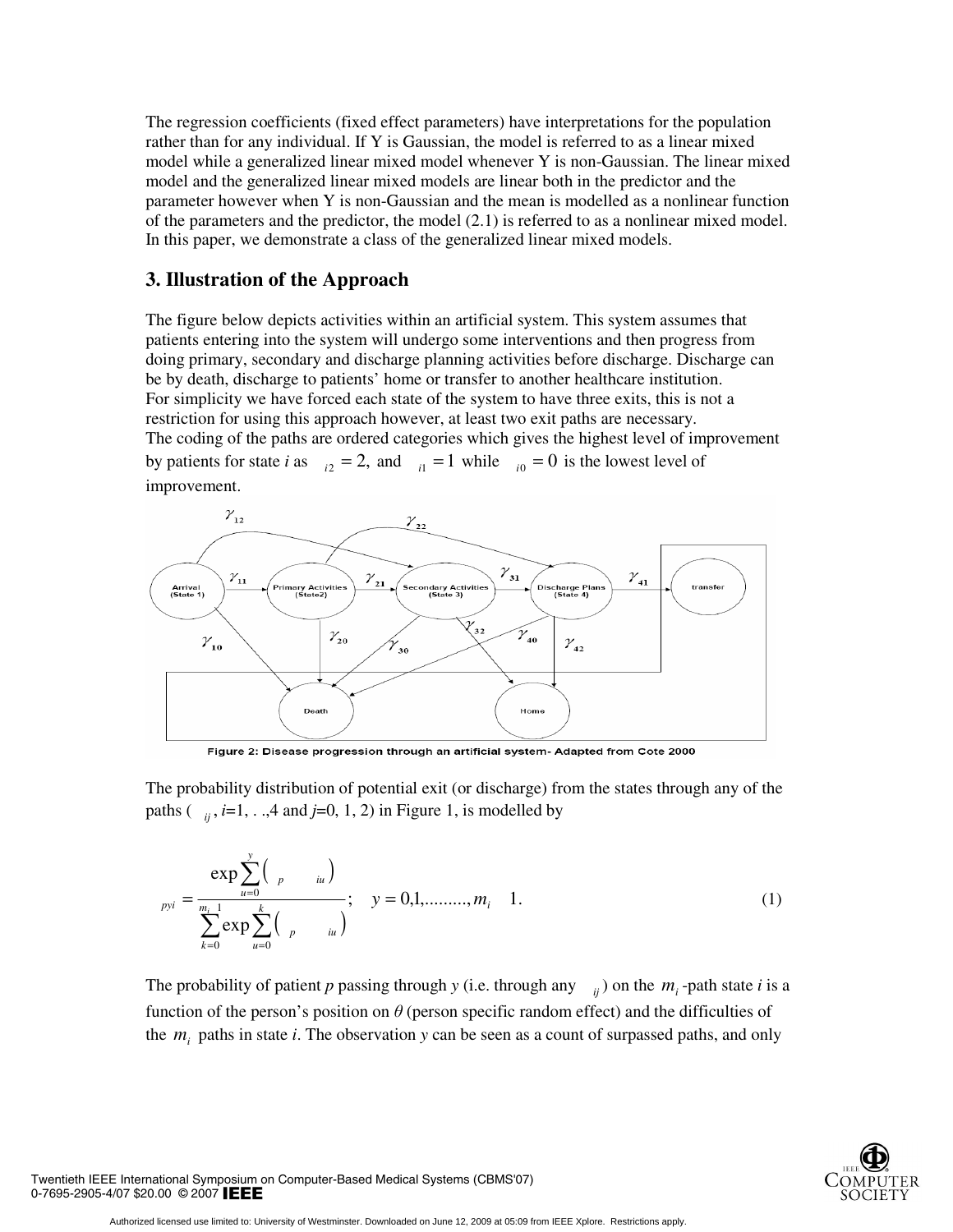the difficulties of these *y* surpassed paths appear in the numerator of the model. The score, number of surpassed paths in the system, for each patient is a sufficient statistics for  $\theta_{p}$ , [11] distributed normally with mean 0 and variance  $\sigma_{\theta}^2$ . The  $\beta_i$  s show the relative ease (or difficulty) of passing through each state by different patients having person specific random effect (e.g. health status). These random effects scaled between -3 and +3.

The Table below gives the parameter estimates for the model proposed in (1) based on maximum likelihood estimation using non-adaptive Gaussian quadrature with 20 nodes and implemented in the SAS V9.

| <b>Parameter</b>                | <b>Estimate</b> | <b>Standard Error</b> | <b>Degree of Freedon</b> | <b>T</b> Value | p-values |
|---------------------------------|-----------------|-----------------------|--------------------------|----------------|----------|
|                                 | $-1.7047$       | 0.4671                | 59                       | $-3.65$        | 0.0006   |
| $\beta_{_2}$                    | 0.6931          | 0.2582                | 59                       | 2.68           | 0.0094   |
| $\beta_{\scriptscriptstyle{3}}$ | 2.3026          | 0.3464                | 59                       | 6.65           | < 0.0001 |
| $\bm{\beta}_4$                  | 1.7918          | 0.2981                | 59                       | 6.01           | < 0.0001 |

**Table 1: Parameter estimates for the model presented in (1)** 

Presented in the figures (Figures  $3 - 6$ ) below are the discharge curves for each state. These curves are model based i.e. obtained from the estimated parameters. On the x-axis are the patient specific random effects theta and some threshold parameters. These figures give the probability of discharge with respect to the location of patients on the health status (theta) scale. Because each person can only pass through one path and the three options are mutually exclusive, the sum of the three probabilities at a particular value of theta is 1. The probability of discharge, from the system, with respect to the location of patients on the health status (theta) scale can be calculated. Suppose  $\theta_{pi}$  is the value of the random effect for patient *p* in state *i* and  $\gamma$ <sub>*ii*</sub> is the observable (ordinal variate) paths *j* through *i*. Under the model, there are

thresholds values,  $\beta_{i1}$ , and  $\beta_{i2}$  such that

$$
\gamma_{ij} = \begin{cases}\n0 & \text{if } \theta_{p} < \beta_{i1} \\
1 & \text{if } \beta_{i1} \leq \theta_{p} < \beta_{i2} \\
2 & \text{if } \theta_{p} \geq \beta_{i2}\n\end{cases}
$$
\n $i = 1, \dots, 4; j = 1, 2, 3$ 

For instance, observing state 1 (Figure 3), path 0 and path 1 intersect at  $\beta_{i1} = -1.5$  and path 1 and path 2 intersect at  $\beta_{i2} = 0.1$ .

These thresholds show that the most likely path is path 0 below  $\beta_{i1}$  and path1 is the most likely between  $\beta_{i1}$  and  $\beta_{i2}$  while path2 is the most likely above  $\beta_{i2}$ . Note that if  $\beta_{i2} < \beta_{i1}$ , the interpretation changes with path 1 not being most likely at any point. This might be interpreted as indicating a problem with path 1, but this is not always true. State2 (Figure 4), shows the threshold have changed.  $\beta_{i1}$  has changed from -1.5 in state 1 (Figure 3) to -0.6

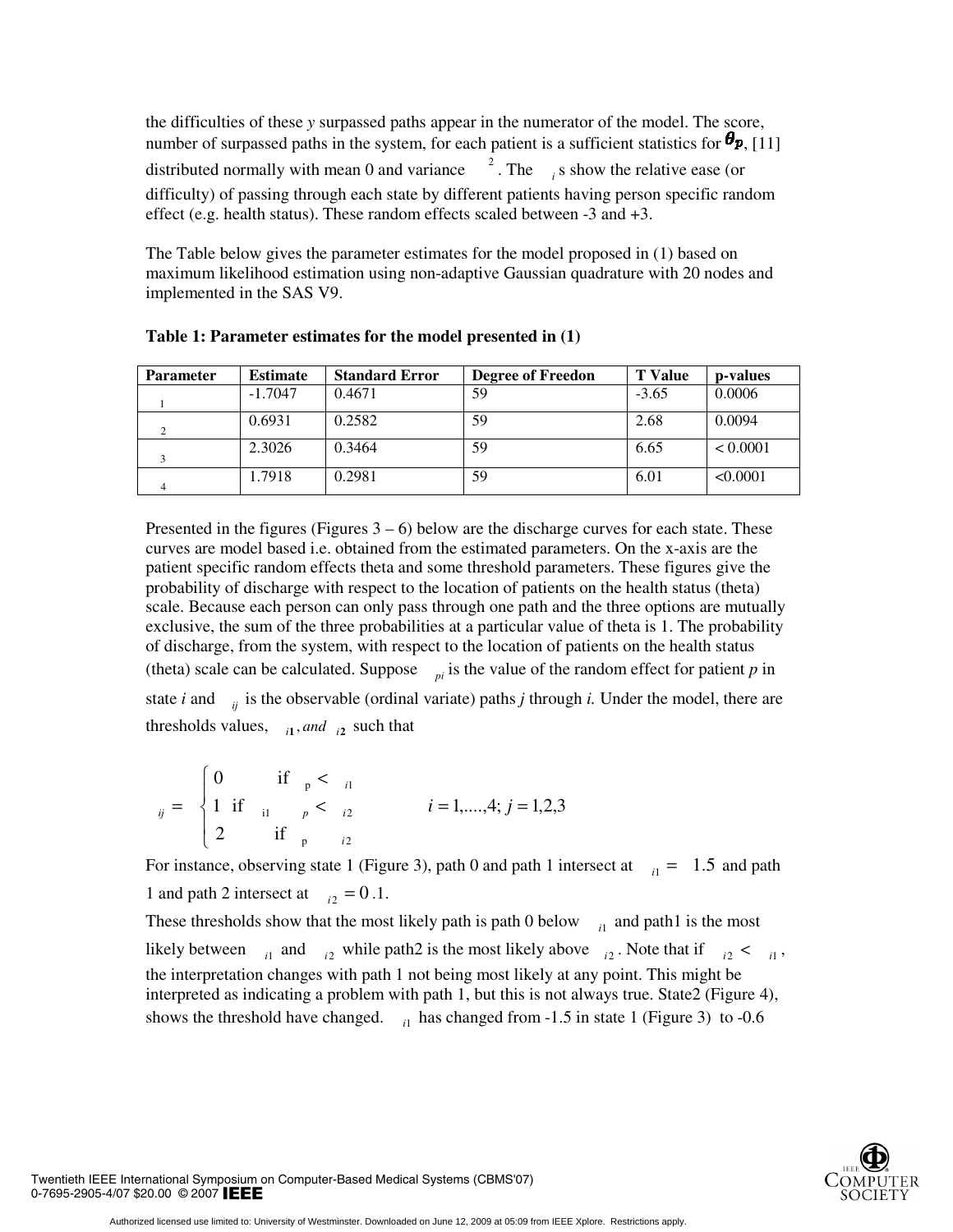and  $\beta_{i2}$  remains fixed at 0.1. These thresholds serve as indicators of possible paths that can be taken by a patient given the person specific random effect and give a way of predicting the success of interventions in the states for any new patient.

Observing state 3 (Figure 5),  $\beta_{i2} < \beta_{i1}$  which may be interpreted that path 1 may not be needed in the system since patients who are not dead and have patient specific random effect above  $\beta_{i1}$  could be discharged from state 3 to recuperate in their own home. This is an indication that this modelling technique can detect where the system may be going wrong.



For state 4 (Figure 6)  $\beta_{i1} = \beta_{i2} = 0$ , this is a point at which it is equally likely for any patient to pass through any of the paths. Points less than  $\beta_{i1} = \beta_{i2} = 0$  are more likely to pass through path0 and path2 is more likely above the threshold. Another interpretation is that patients below the population average are more likely to pass through path 0 while patients whose health status is greater than the population average are more likely to pass though the path 2. Discharge probabilities from the system through any combination of paths can easily be calculated.



Twentieth IEEE International Symposium on Computer-Based Medical Systems (CBMS'07) 0-7695-2905-4/07 \$20.00 © 2007 IEEE